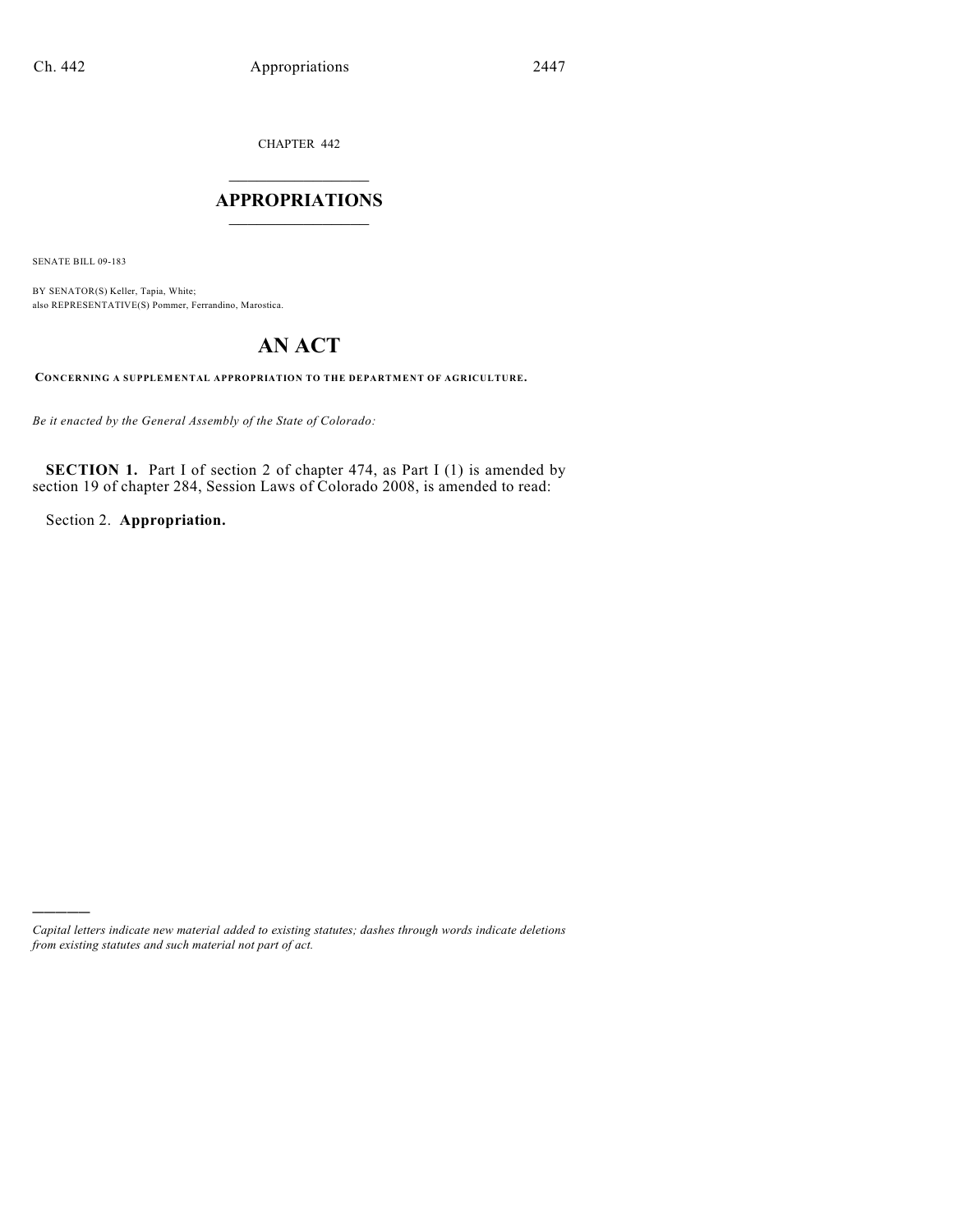|                           |        |                        | APPROPRIATION FROM                      |                      |                                       |                                |  |  |  |  |  |  |
|---------------------------|--------|------------------------|-----------------------------------------|----------------------|---------------------------------------|--------------------------------|--|--|--|--|--|--|
| ITEM &<br><b>SUBTOTAL</b> | TOTAL. | GENERAL<br><b>FUND</b> | GENERAL<br><b>FUND</b><br><b>EXEMPT</b> | CASH<br><b>FUNDS</b> | <b>REAPPROPRIATED</b><br><b>FUNDS</b> | <b>FEDERAL</b><br><b>FUNDS</b> |  |  |  |  |  |  |
| \$                        |        |                        |                                         |                      |                                       |                                |  |  |  |  |  |  |

### **PART I DEPARTMENT OF AGRICULTURE**

#### **(1) COMMISSIONER'S OFFICE AND ADMINISTRATIVE SERVICES**

| Personal Services                | 1,629,112    | 759,777 | 869,335*                 |        |
|----------------------------------|--------------|---------|--------------------------|--------|
|                                  | 1,540,598    | 520,292 | $1,020,306$ <sup>a</sup> |        |
|                                  | $(18.7$ FTE) |         |                          |        |
| Health, Life, and Dental         | 1,382,417    | 370,583 | 969,845 <sup>b</sup>     | 41,989 |
| Short-term Disability            | 19,891       | 5,738   | $13,585^{\circ}$         | 568    |
| S.B. 04-257 Amortization         |              |         |                          |        |
| <b>Equalization Disbursement</b> | 243,351      | 69,152  | $167,205^{\circ}$        | 6,994  |
| S.B. 06-235 Supplemental         |              |         |                          |        |
| Amortization Equalization        |              |         |                          |        |
| Disbursement                     | 112,921      | 31,266  | 78,377 <sup>b</sup>      | 3,278  |
| Salary Survey and Senior         |              |         |                          |        |
| <b>Executive Service</b>         | 608,483      | 221,863 | 358,046 <sup>b</sup>     | 28,574 |
| Performance-based Pay            |              |         |                          |        |
| Awards                           | 231,107      | 114,884 | $105,921$ <sup>b</sup>   | 10,302 |
| Workers' Compensation            | 229,157      | 66,541  | $160,586^{\circ}$        | 2,030  |
| <b>Operating Expenses</b>        | 117,137      | 117,137 |                          |        |
| Legal Services for 4,648         |              |         |                          |        |
| hours                            | 349,064      | 90,124  | 246,529 <sup>b</sup>     | 12,411 |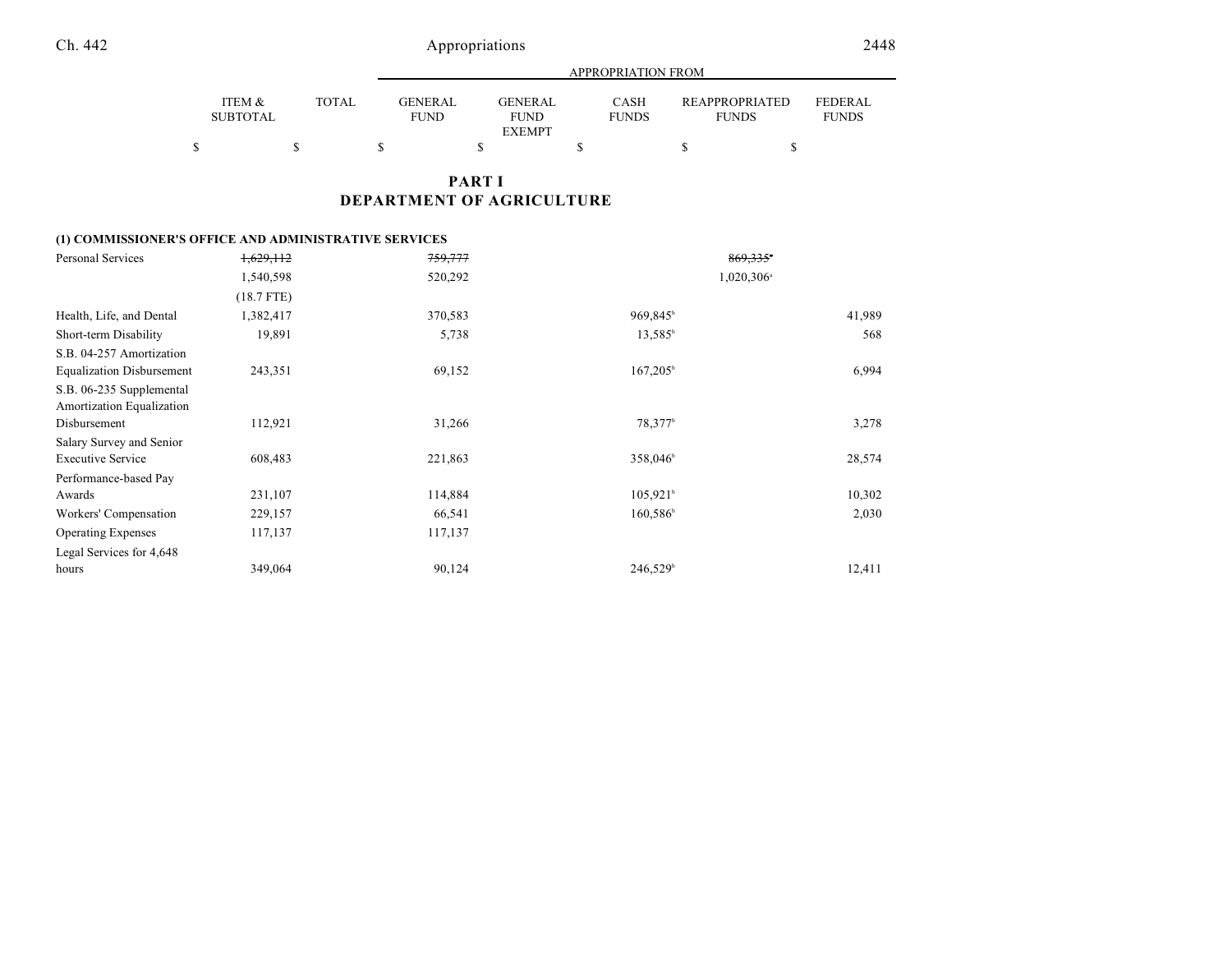| Purchase of Services from       |           |           |                      |              |
|---------------------------------|-----------|-----------|----------------------|--------------|
| Computer Center                 | 24,086    | 24,086    |                      |              |
| <b>MANAGEMENT AND</b>           |           |           |                      |              |
| <b>ADMINISTRATION OF</b>        |           |           |                      |              |
| OIT                             | 11,107    | 11,107    |                      |              |
| Payment to Risk                 |           |           |                      |              |
| Management and Property         |           |           |                      |              |
| Funds                           | 187,542   | 71,313    | 114,768              | 1,461        |
| Vehicle Lease Payments          | 195,168   | 81,219    | $109,920^{\circ}$    | 4,029        |
| Information Technology          |           |           |                      |              |
| Asset Maintenance               | 153,031   | 42,041    | 110,990 <sup>b</sup> |              |
| Leased Space                    | 127,264   | 57,295    | 69,969 <sup>b</sup>  |              |
| Capitol Complex Leased          |           |           |                      |              |
| Space                           | 169,975   | 138,654   | $31,321^b$           |              |
| <b>Communication Services</b>   |           |           |                      |              |
| Payments                        | 14,781    | 9,473     | $5,308^b$            |              |
| Utilities                       | 146,318   | 91,051    | 55,267 <sup>b</sup>  |              |
| <b>Agricultural Statistics</b>  | 75,000    | 60,000    | $15,000^{\circ}$     |              |
| Grants                          | 2,707,089 |           |                      | 2,707,089    |
|                                 |           |           |                      | $(13.0$ FTE) |
| <b>Indirect Cost Assessment</b> | 101,075   |           |                      | 101,075      |
|                                 | 74,559    |           |                      | 74,559       |
|                                 |           | 8,823,969 |                      |              |
|                                 |           | 8,720,046 |                      |              |
|                                 |           |           |                      |              |

<sup>a</sup> This amount shall be from indirect cost recoveries transferred from various divisions.

 $\circ$  These amounts shall be from fees collected by various cash funds within the Department.

This amount shall be from surveys and services provided by the USDA National Agricultural Statistics Service. <sup>c</sup>

Ch. 442 Appropriations 2449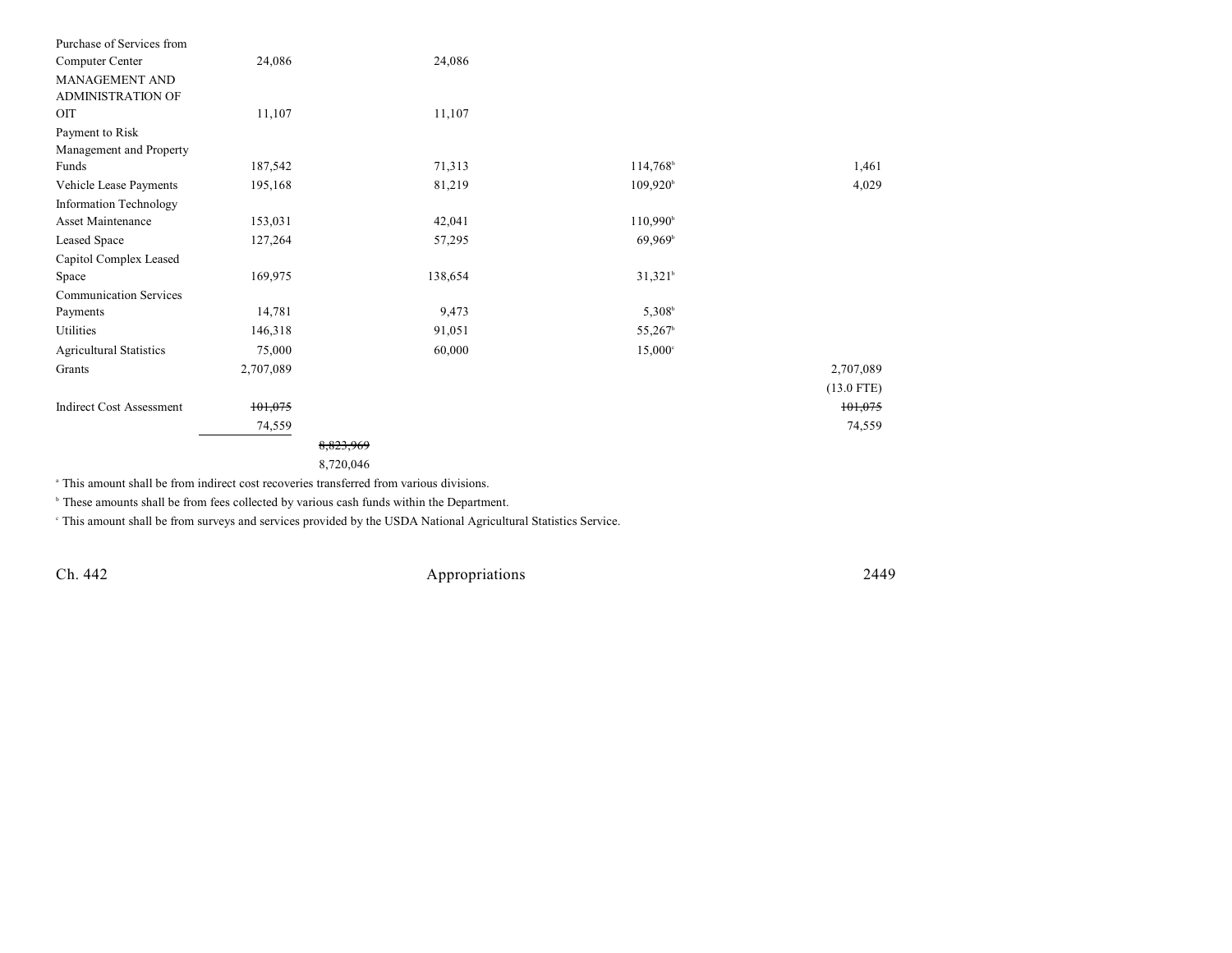|                                    |                           |              |                               |                                                | APPROPRIATION FROM     |                                       |                                |
|------------------------------------|---------------------------|--------------|-------------------------------|------------------------------------------------|------------------------|---------------------------------------|--------------------------------|
|                                    | ITEM &<br><b>SUBTOTAL</b> | <b>TOTAL</b> | <b>GENERAL</b><br><b>FUND</b> | <b>GENERAL</b><br><b>FUND</b><br><b>EXEMPT</b> | CASH<br><b>FUNDS</b>   | <b>REAPPROPRIATED</b><br><b>FUNDS</b> | <b>FEDERAL</b><br><b>FUNDS</b> |
|                                    | \$                        | \$           | \$                            | \$                                             | \$                     | \$<br>\$                              |                                |
| (2) AGRICULTURAL SERVICES DIVISION |                           |              |                               |                                                |                        |                                       |                                |
| Personal Services                  | 10,105,072                |              | 3,413,075                     |                                                | 6,202,408              |                                       | 489,589                        |
|                                    | 10,024,184                |              | 3,368,709                     |                                                | 6,165,886 <sup>a</sup> |                                       |                                |
|                                    |                           |              | $(45.6$ FTE $)$               |                                                | $(103.8$ FTE $)$       |                                       | $(3.0$ FTE)                    |
|                                    |                           |              | (44.9 FTE)                    |                                                | $(104.4$ FTE)          |                                       |                                |
| <b>Operating Expenses</b>          | 1,405,552                 |              | 346,972                       |                                                | 999,279 <sup>a</sup>   |                                       | 59,301                         |
| Noxious Weed                       |                           |              |                               |                                                |                        |                                       |                                |
| Management Grant                   |                           |              |                               |                                                |                        |                                       |                                |
| Program                            | 15,000                    |              |                               |                                                | $15,000^{\circ}$       |                                       |                                |
| Diseased Livestock Fund            | 25,000                    |              |                               |                                                | $25,000^{\circ}$       |                                       |                                |
| Cervidae Disease                   |                           |              |                               |                                                |                        |                                       |                                |
| Revolving Fund                     | 25,000                    |              |                               |                                                | $25,000$ <sup>d</sup>  |                                       |                                |
| Operating Expenses for             |                           |              |                               |                                                |                        |                                       |                                |
| Aquaculture                        | 43,437                    |              |                               |                                                | 43,437°                |                                       |                                |
| Lease Purchase Lab                 |                           |              |                               |                                                |                        |                                       |                                |
| Equipment                          | 85,992                    |              | 39,672                        |                                                | $46,320^{\circ}$       |                                       |                                |
| <b>Indirect Cost Assessment</b>    | 615,468                   |              |                               |                                                | 592,143                |                                       | 23,325                         |
|                                    | 638,365                   |              |                               |                                                | 614,570 <sup>a</sup>   |                                       | 23,795                         |
|                                    |                           | 12,320,521   |                               |                                                |                        |                                       |                                |
|                                    |                           | 12,262,530   |                               |                                                |                        |                                       |                                |

Ch. 442 Appropriations 2450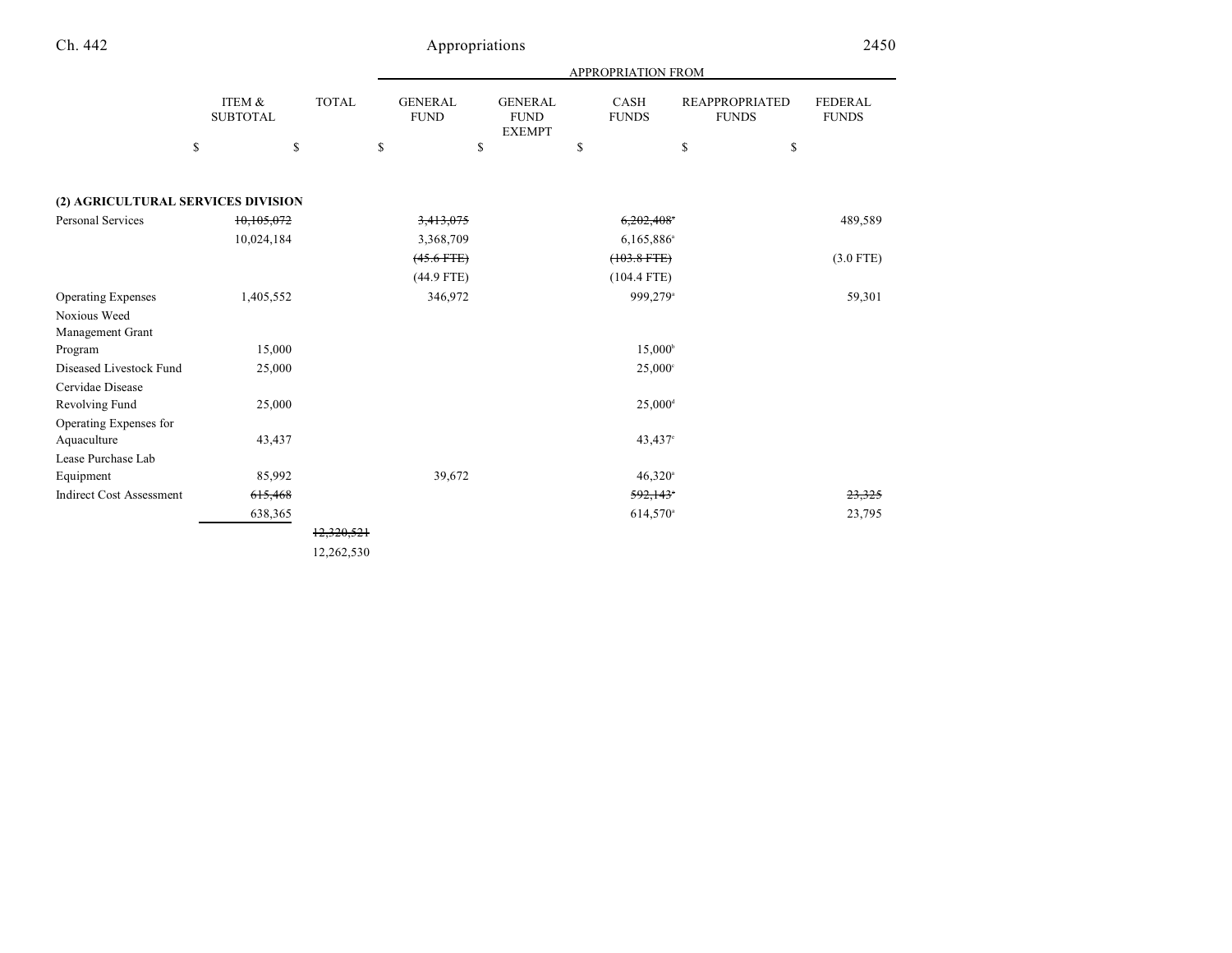<sup>a</sup> These amounts shall be from various cash funds within the Department.

<sup>b</sup> This amount shall be from reserves in the Noxious Weed Management Fund pursuant to Section 35-5.5-116 (1), C.R.S.

This amount shall be payment for damages available from reserves in the Diseased Livestock Indemnity Fund, pursuant to Section 35-50-114 (3), C.R.S., and is continuously appropriated.

<sup>d</sup> This amount shall be payment for damages available from the Cervidae Disease Revolving Fund, pursuant to Section 35-50-115 (1) (a), C.R.S. and is continuously appropriated.

<sup>e</sup> This amount shall be from the Aquaculture Cash Fund pursuant to Section 35-24.5-111, C.R.S.

| (3) AGRICULTURAL MARKETS DIVISION |         |           |             |                     |                  |
|-----------------------------------|---------|-----------|-------------|---------------------|------------------|
| Personal Services                 | 393,351 |           | 393,351     |                     |                  |
|                                   |         |           | $(4.7$ FTE) |                     |                  |
| <b>Operating Expenses</b>         | 82,577  |           | 32,123      | 50,454 <sup>a</sup> |                  |
| Economic Development              |         |           |             |                     |                  |
| Grants                            | 45,000  |           |             |                     | $45,000^{\circ}$ |
| <b>Agricultural Development</b>   |         |           |             |                     |                  |
| Board                             | 574,837 |           |             | 574,837°            |                  |
|                                   |         |           |             | $(0.5$ FTE)         |                  |
| <b>Indirect Cost Assessment</b>   | 3,888   |           |             | 3,888               |                  |
|                                   | 3,966   |           |             | $3.966^{\circ}$     |                  |
|                                   |         | 1,099,653 |             |                     |                  |
|                                   |         | 1,099,731 |             |                     |                  |

<sup>a</sup> This amount shall be from various economic development programs.

<sup>b</sup> This amount represents a transfer from the Office of the Governor, Economic Development Commission. Any amounts included in state fiscal year spending are accounted for in the appropriations to the Office of the Governor.

 This amount shall be from the Agriculture Value-Added Cash Fund pursuant to Section 35-75-205 (1), C.R.S. Moneys from the Agriculture Value-Added Cash <sup>c</sup> Fund are included for informational purposes only as they are continuously appropriated by a permanent statute.

Ch. 442 Appropriations 2451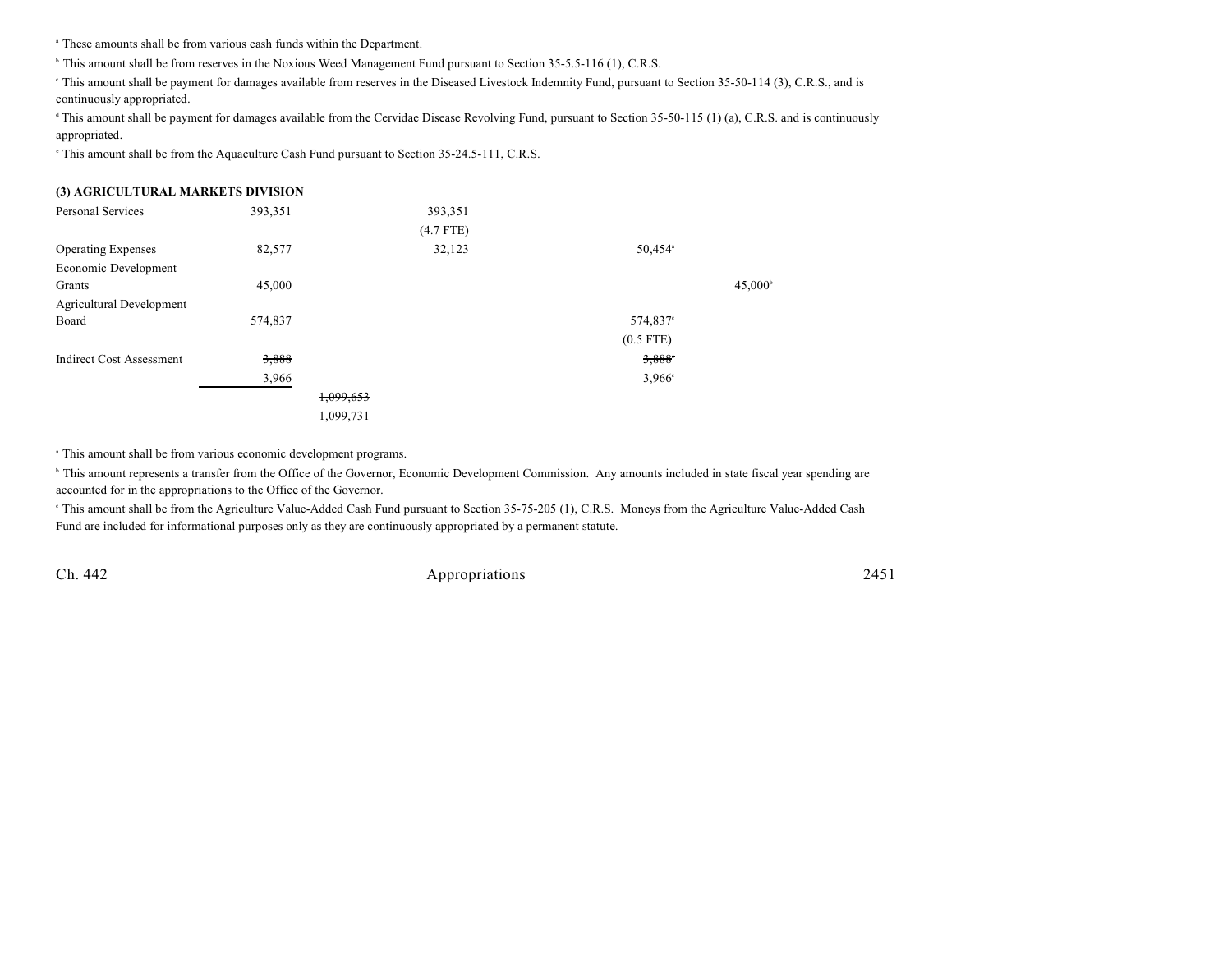### Ch. 442 Appropriations 2452

|                                 |                           |              |                               |                                                | <b>APPROPRIATION FROM</b>   |                                       |                                |
|---------------------------------|---------------------------|--------------|-------------------------------|------------------------------------------------|-----------------------------|---------------------------------------|--------------------------------|
|                                 | ITEM &<br><b>SUBTOTAL</b> | <b>TOTAL</b> | <b>GENERAL</b><br><b>FUND</b> | <b>GENERAL</b><br><b>FUND</b><br><b>EXEMPT</b> | <b>CASH</b><br><b>FUNDS</b> | <b>REAPPROPRIATED</b><br><b>FUNDS</b> | <b>FEDERAL</b><br><b>FUNDS</b> |
|                                 | \$                        | \$<br>\$     |                               | \$                                             | \$                          | \$<br>\$                              |                                |
|                                 |                           |              |                               |                                                |                             |                                       |                                |
| (4) BRAND BOARD                 |                           |              |                               |                                                |                             |                                       |                                |
| <b>Brand Inspection</b>         | 3,688,929                 |              |                               |                                                | 3,688,929 <sup>a</sup>      |                                       |                                |
|                                 |                           |              |                               |                                                | $(66.3$ FTE)                |                                       |                                |
| <b>Alternative Livestock</b>    | 95,662                    |              |                               |                                                | $95,662^{\circ}$            |                                       |                                |
| <b>Indirect Cost Assessment</b> | 137,241                   |              |                               |                                                | $137,241^{\circ}$           |                                       |                                |
|                                 |                           | 3,921,832    |                               |                                                |                             |                                       |                                |

<sup>a</sup> This amount shall be from the Brand Inspection Fund, pursuant to Section 35-41-102 (1), C.R.S.

<sup>b</sup> This amount shall be from the Alternative Livestock Farm Cash Fund, pursuant to Section 35-41.5-116, C.R.S.

Indirect cost recoveries shall be from fees for service that are deposited into the Alternative Livestock Farm Cash Fund created in Section 35-41.5-116, C.R.S., and the Brand Inspection Fund created in Section 35-41-102 (1), C.R.S.

#### **(5) SPECIAL PURPOSE**

| Wine Promotion Board     | 467,326 |         | $467,326$ <sup>a</sup> |
|--------------------------|---------|---------|------------------------|
|                          |         |         | $(1.5$ FTE)            |
| Vaccine and Service Fund | 162,713 |         | $162,713$ <sup>b</sup> |
| <b>Brand Estray Fund</b> | 94.050  |         | $94.050^{\circ}$       |
| Indirect Cost Assessment | 11,663  |         | 11,663                 |
|                          | 59,490  |         | $59.490^{\circ}$       |
|                          |         | 735.752 |                        |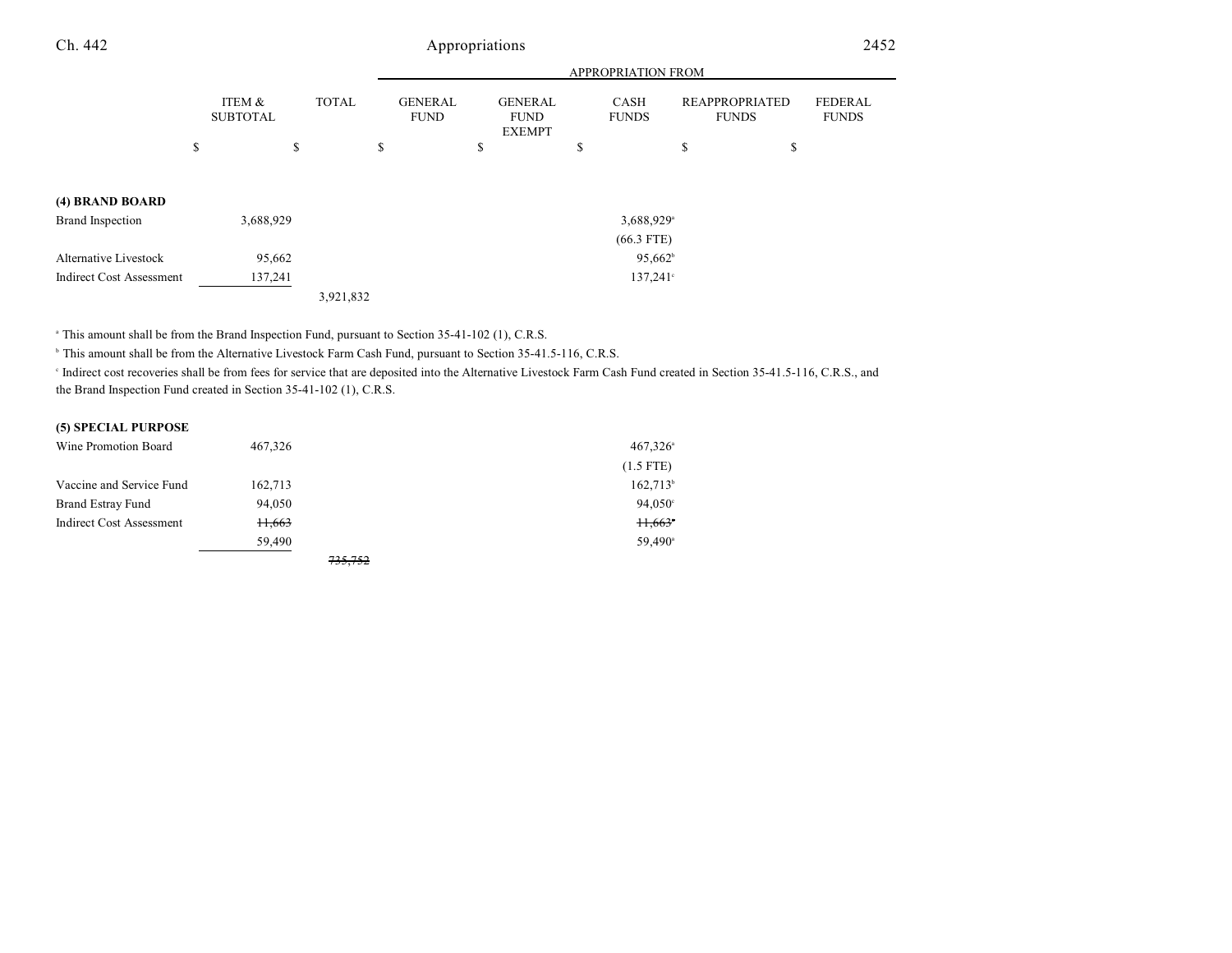#### 783,579

<sup>a</sup> This amount Of THESE AMOUNTS, \$47,827 SHALL BE FROM THE AGRICULTURE MANAGEMENT FUND CREATED IN SECTION 35-1-106.9, C.R.S., AND \$478,989 shall be from the Colorado Wine Industry Development Fund pursuant to Section 35-29.5-105, C.R.S. Moneys from the Colorado Wine Industry Development Fund and the Veterinary Vaccine and Service Fund are included for informational purposes only as they are continuously appropriated by a permanent statute.

<sup>b</sup> This amount shall be from the Veterinary Vaccine and Service Fund pursuant to Section 35-50-106, C.R.S.

This amount shall be from the Estray Fund pursuant to Section 35-41-102, C.R.S. <sup>c</sup>

#### **(6) COLORADO STATE FAIR**

| Program Costs        | 9,009,242 |           | $9,009,242$ <sup>a</sup> |
|----------------------|-----------|-----------|--------------------------|
|                      |           |           | $(26.9$ FTE)             |
| <b>INDIRECT COST</b> |           |           |                          |
| ASSESSMENT           | 106,685   |           | $106,685^{\circ}$        |
|                      |           | 9,115,927 |                          |

<sup>a</sup> This amount shall be from fees deposited into the Colorado State Fair Authority Cash Fund created in Section 35-65-107 (1), C.R.S. <sup>b</sup> This amount shall be from the Agriculture Management Fund created in Section 35-1-106.9, C.R.S.

| (7) CONSERVATION BOARD        |                    |                |                      |      |
|-------------------------------|--------------------|----------------|----------------------|------|
| <b>Personal Services</b>      | 367,699            | 367,699        |                      |      |
|                               |                    | $(5.5$ FTE)    |                      |      |
| <b>Operating Expenses</b>     | 64,109             | 64,109         |                      |      |
| Distributions to Soil         |                    |                |                      |      |
| <b>Conservation Districts</b> | 391,714            | 391,714        |                      |      |
| Matching Grants to            |                    |                |                      |      |
| Districts                     | <del>675,000</del> | 225,000        | 450,000 <sup>a</sup> |      |
|                               | 475,000            | 25,000         |                      |      |
| Ch. 442                       |                    | Appropriations |                      | 2453 |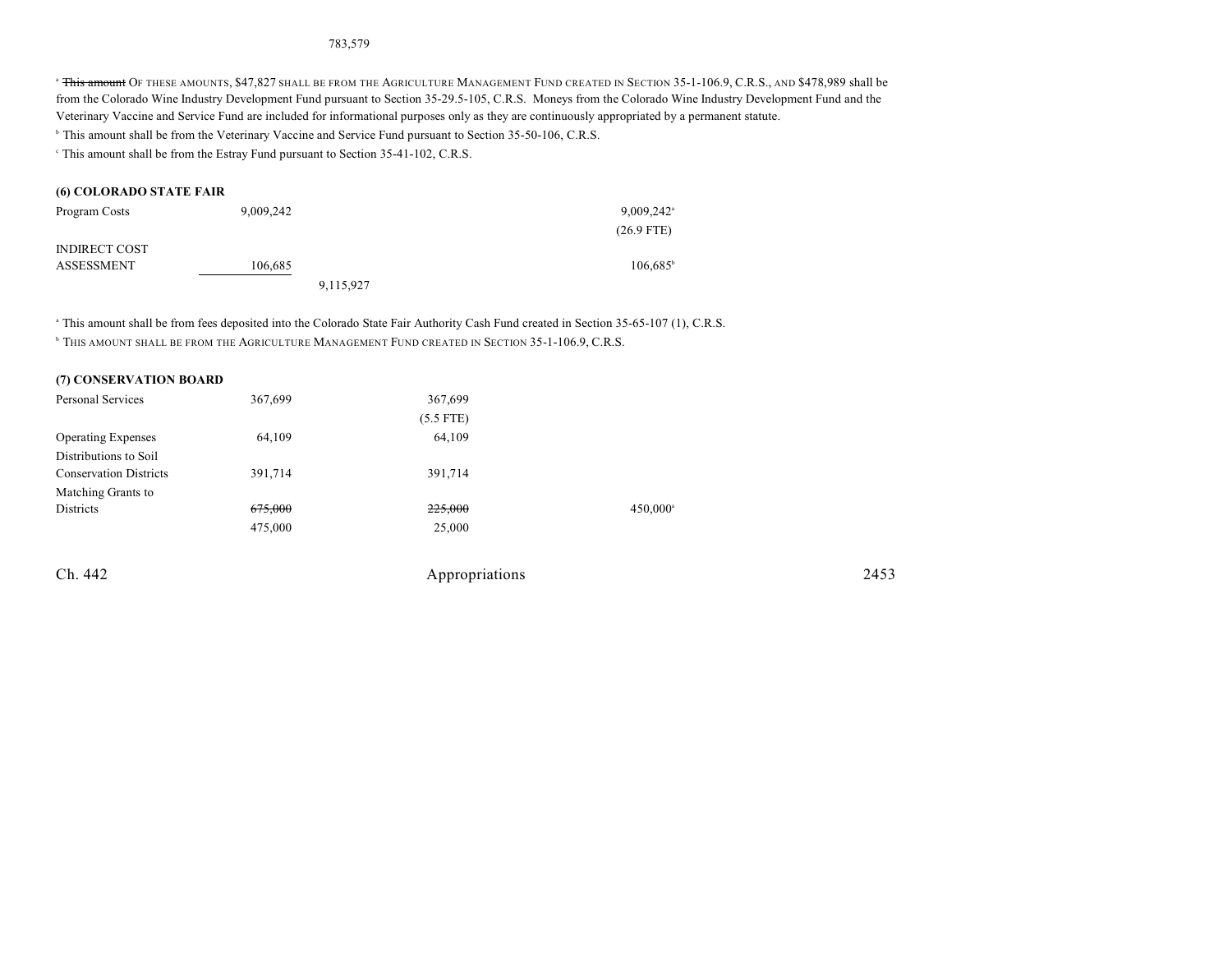| Ch. 442                        | Appropriations |                           |                        |    |                               |         |                                                |   |                           | 2454 |                                       |                                |
|--------------------------------|----------------|---------------------------|------------------------|----|-------------------------------|---------|------------------------------------------------|---|---------------------------|------|---------------------------------------|--------------------------------|
|                                |                |                           |                        |    |                               |         |                                                |   | <b>APPROPRIATION FROM</b> |      |                                       |                                |
|                                |                | ITEM &<br><b>SUBTOTAL</b> | <b>TOTAL</b>           |    | <b>GENERAL</b><br><b>FUND</b> |         | <b>GENERAL</b><br><b>FUND</b><br><b>EXEMPT</b> |   | CASH<br><b>FUNDS</b>      |      | <b>REAPPROPRIATED</b><br><b>FUNDS</b> | <b>FEDERAL</b><br><b>FUNDS</b> |
|                                | \$             | \$                        |                        | \$ |                               | Φ<br>D. |                                                | S |                           | D.   | Φ<br>ъ                                |                                |
| <b>Salinity Control Grants</b> |                | 500,000                   | 1,998,522<br>1,798,522 |    |                               |         |                                                |   |                           |      |                                       | 500,000                        |

<sup>a</sup> This amount shall be from the Conservation District Grant Fund created in Section 35-1-106.7, C.R.S. Moneys from the Conservation District Grant Fund are included for informational purposes only as they are continuously appropriated by a permanent statute.

#### **TOTALS PART I**  $(AGRICULTURE)$

| 0.7000101    | 07605012    | 0.222220     | \$914,335   | 0.00000000  |
|--------------|-------------|--------------|-------------|-------------|
| 0.7777771    | 01,023,712  | 023.501.227  |             | 0.772, 0.17 |
| \$37,702,167 | \$7,223,168 | \$25,447,724 | \$1,065,306 | \$3,965,969 |